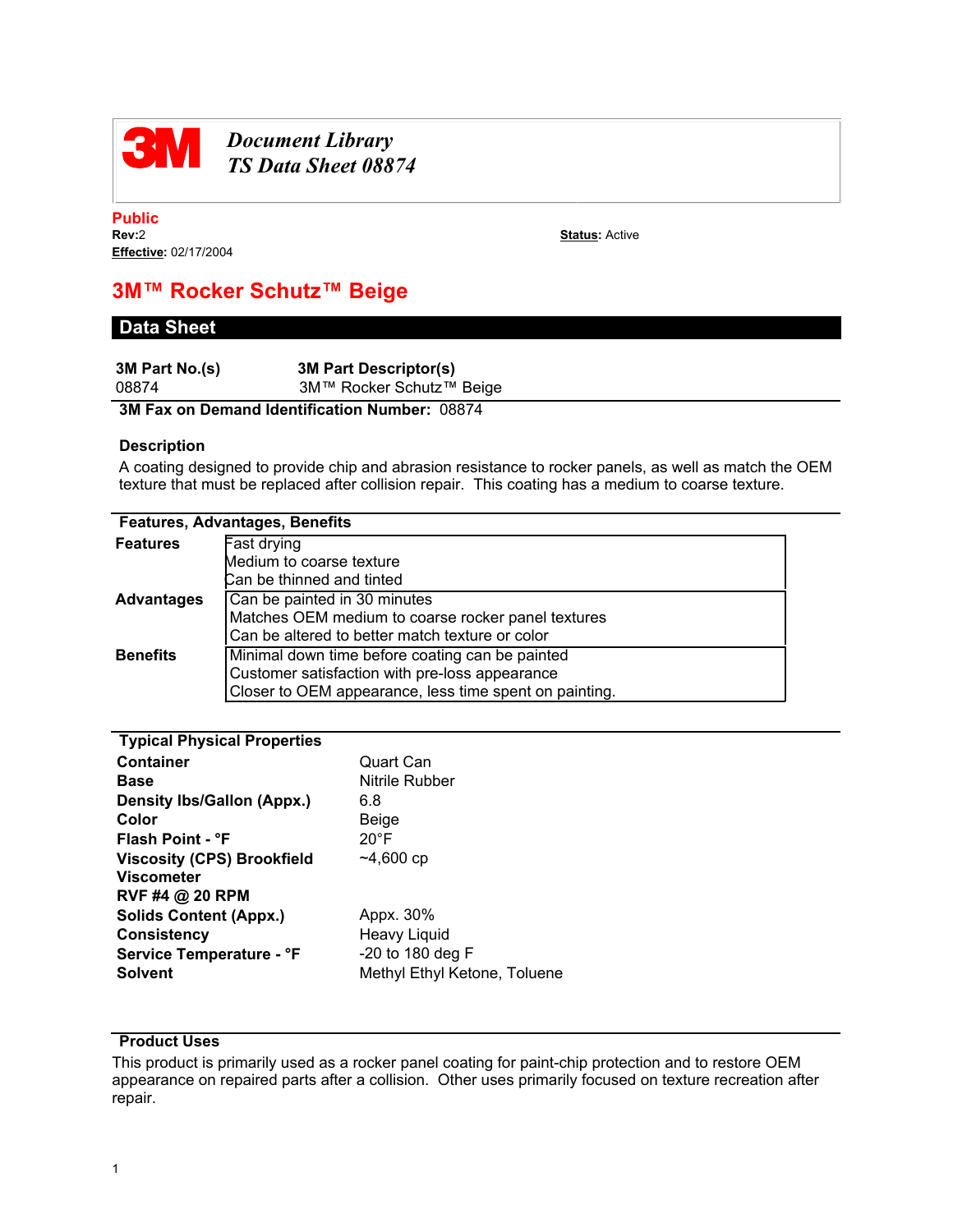#### **Performance Properties**

Property **Condition**<br>
Salt Resistance **Condition** Exposure 5% Salt **No Corrosion** 500 Hour Exposure 5% Salt Water Immersion 500 Hours @ 75°F No Corrosion Sand Blast 1 Pint Gravel @ 90 psi Excellent Adhesion to Steel **After 2 Days @ 75°F** Excellent Adhesion to Primer **After 2 Days @ 75°F** Excellent Paintability Enamel, Clear Coat/Base Coat Excellent and Urethane Base/Clear

# **Handling and Application Information**

#### **Directions for Use**

- 1. Always apply over automotive primer when applying to metal. Applying over bare metal will not provide enough corrosion protection, and may affect ability of coating to stick to the substrate. Acid etching primer is not recommended; if used, be sure to allow to fully cure before applying coating. Residual acid can weaken the bond. Applying over existing paint is not recommended, the solvents in the coating can react with some paint systems.
- 2. If necessary, clean and dry surface with 3M™ General Purpose Adhesive Cleaner, PN 08984. Do not use an adhesive cleaner until the primer has fully cured.
- 3. Shake can thoroughly for at least 1 minute.
- 4. Remove cap and tightly attach 3M™Body Schutz Applicator Gun, PN 08997.
- 5. Attach to air line, spray at 40-60 psi at a distance of 6-8 inches to best match texture.
- 6. Apply in relatively light coats, allowing 5 minutes for the solvents to flash between every coat. 2-4 coats are typically required.
- 7. Wait at least 30 minutes before painting (thicker coatings may require up to an hour at 70 deg F).
- 8. Always clean the PN 08997 gun after use (as you would a paint gun), to insure optimal sprayability the next time it is used.
- 9. Best if painted within 24 hours of application. After 24 hours, scuff lightly to improve adhesion of paint.

\* If 'Directions for Use' reference P.N.'s 08984, 08986, or 08987, please read. Federal and local air quality regulations may regulate or prohibit the use of surface preparation and cleanup solvents based on VOC content. Consult your local and Federal air quality regulations for information. When using solvents, use in a well ventilated area. Extinguish all sources of ignition in the work area and observe precautionary measures for handling these materials. Refer to product label and MSDS for P.N. 8984, 8986, or 8987 for detailed precautionary information.

### **Applications**

This product is primarily used as a rocker panel coating for paint-chip protection and to restore OEM appearance on repaired parts after a collision. Other uses primarily focus on texture recreation after repair. It can be either thinned or tinted with paint up to 10% (no more than 1 part thinner/paint per 10 parts Rocker Schutz).

#### **Storage and Handling**

Store at room temperature. Rotate stock on a "first-in-first-out" basis. When stored at the recommended conditions in original, unopened containers, this product has a shelf life of 12 months. Use in a well-ventilated area.

#### **Precautionary Information**

Refer to Product Label and Material Safety Data Sheet for Health and Safety Information before using this product.

### **Country**

**This document is public. It may be distributed.**

**Warranty and Limited Remedy**